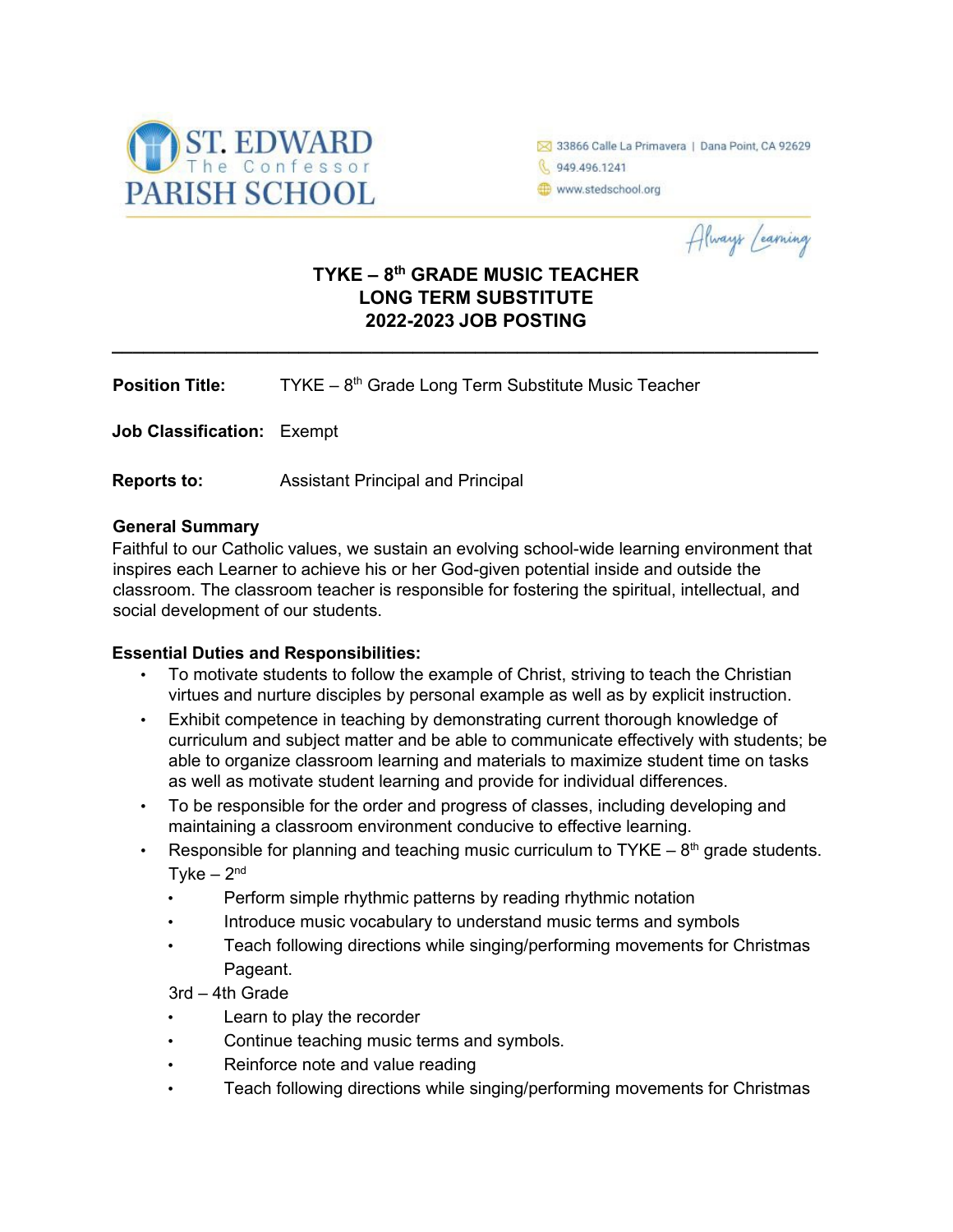Pageant.

- 5th 6th Grade
- Students will learn to play keyboards, how to identify notes on the keyboard as well as play basic chords with proper hand position.
- Teach understanding of music fundamentals. Students will learn how to read and play simple note melodies.
- Teach following directions while singing/performing movements for Christmas Pageant  $(5<sup>th</sup>$  grade)
- 7th 8th Grade
- Students will learn to play the ukulele, learning the parts of the ukulele, how to properly hold and strum the ukulele, what notes the strings play, learning chords and working on transitioning between chords, slowly at first and then with increasing speed.
- Support the Christmas Pageant Director prepare for the pageant.
- Use effective methods of assessment to evaluate student progress directly related to curriculum objectives and to concepts and skills taught.
- Work with parents, the primary educators of their Children, providing periodic reports and arranging parental conferences when necessary.
- Establish a consistent management approach, which promotes self-direction and positive self-image within a faith-based environment; sets high standards for student behavior and manage inappropriate behavior effectively.
- Assist in curriculum construction and revision when needed; to assist in the selection of textbooks, equipment, and other instructional materials and resources.
- To attend and participate in all faculty meetings where attendance is required.

# **Professional Responsibilities of Teacher:**

## During the School Day

The regular school day includes thirty-minutes work activity before the beginning of the school day and thirty-minutes work activity after the end of the school day. It, likewise, includes thirtyminutes duty free lunch period. Teachers are expected to perform all duties determined by the Principal or Assistant Principal during the regular school day. Teachers are assigned weekly traffic duties which may occur before or after school.

## Outside of the School Day

Teachers are expected to participate in all school functions scheduled outside the regular school day, such as in-service programs, faculty meetings, parent conferences and other activities specified by the Administration.

## **Basic Qualifications:**

- Upholds the teachings of the Catholic Church and models a lifestyle consistent with Christian values.
- Maintains excellent communication skills including written, verbal, public speaking and presentation skills.
- Be able to manage multiple tasks simultaneously.